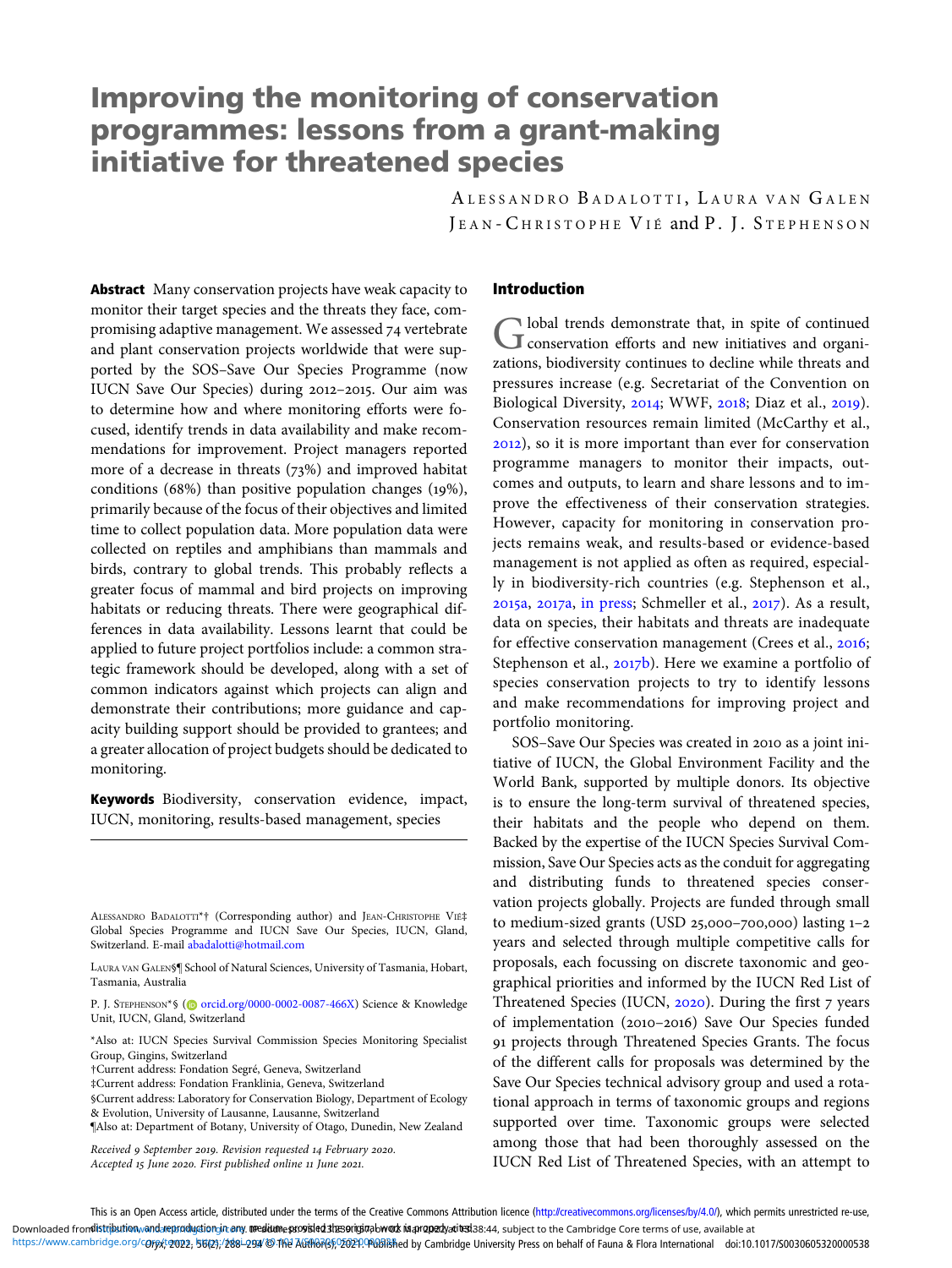| Class/grouping | Family/Order                                                                                                     |
|----------------|------------------------------------------------------------------------------------------------------------------|
| Mammalia       | Bovidae, Cercopithecidae, Delphinidae, Dugongidae, Elephantidae, Felidae, Giraffidae, Hippopotamidae, Hominidae, |
|                | Hylobatidae, Macropodidae, Phocidae, Phocoenidae, Platanistidae, Pteropodidae, Rhinocerotidae, Suidae,           |
|                | Tachyglossidae, Trichechidae                                                                                     |
| Aves           | Accipitridae, Anatidae, Ardeidae, Cacatuidae, Cathartidae, Heliornithidae, Megapodiidae, Otididae, Psittacidae,  |
|                | Scolopacidae, Thraupidae, Threskiornithidae                                                                      |
| Reptilia       | Testudines, Crocodylia                                                                                           |
| Amphibia       | Anura, Caudata, Gymnophiona                                                                                      |
| Fish           | Atheriniformes, Carcharhiniformes, Cypriniformes, Lamniformes, Osmeriformes, Rajiformes, Siluriformes            |
| Plants         | Cupressaceae, Pinaceae, Podocarpaceae, Zamiaceae                                                                 |
|                |                                                                                                                  |

TABLE 1 Taxonomic groups addressed by Save Our Species projects.

diversify groups as much as possible. This is how taxonomic groups often neglected by other funding bodies, such as sharks and rays, cycads and conifers, were included. Projects had to contribute towards threatened species conservation and were then classified according to a suite of defined conservation actions on threatened species (Salafsky et al., 2008), namely land/water protection, land/water management, species management, education and awareness, law and policy, livelihoods, and economic and other incentives. The resulting portfolio contributed to the protection of 250 threatened species and supported 78 NGOs operating in 65 countries. During this period Save Our Species disbursed USD 10 million in species conservation grants and leveraged a further USD 13 million.

In this review we assess and synthesize the major findings of the Save Our Species Threatened Species Grant portfolio, to determine how and where monitoring efforts were focused, identify trends in data availability and make recommendations for improvements to project and portfolio monitoring. We examined the extent to which projects reported changes in the population status of target species, improved the quality of critical habitats and mitigated threats. We also examined what proportion of projects conducted monitoring to quantify their results, and identified any taxonomic or geographical trends.

#### Methods

A total of 74 projects were analysed from the Save Our Species portfolio, comprising those projects awarded a Threatened Species Grant prior to 2015 that had completed their reporting. We extracted information regarding project impacts on population status, habitat quality and threats from project reports, and noted whether they undertook monitoring to provide evidence to support their results. Projects were said to have undertaken monitoring if they carried out any steps to collect data, either to assess project impact directly (e.g. counts of population numbers, counts of dead individuals) or indirectly through a proxy (e.g. nest counts as an indication of population numbers, surveys of communities to indicate wildlife consumption, changes in the amount of poaching gear observed on patrols to indicate illegal activity).

# Results

Of the projects assessed,  $42\%$  were in Asia (14 countries), 40% in Africa (23 countries), 15% in Latin America (nine countries) and 3% in Oceania (two countries). Projects focused on a wide range of taxa including mammals (52% of projects), birds ( $12\%$ ), fish ( $11\%$ ), plants ( $11\%$ ), reptiles ( $7\%$ ) and amphibians  $(7%)$  (Table 1). Thirty-eight per cent of projects included actions focused on habitat conservation, and 95% on tackling threats.

#### Population changes

Reports demonstrated project successes in conserving species populations by increasing or stabilizing numbers, such as the case of the hirola Beatragus hunteri in Kenya, the California condor Gymnogyps californianus in Mexico, the southern river terrapin Batagur affinis in Cambodia and the endemic cycad Encephalartos whitelockii at its only known location in Uganda. Some projects working on species such as the Bengal tiger Panthera tigris tigris in the Sundarbans of Bangladesh, also noted that a reduction in the rate of decline was considered a success. Some other projects reported a decrease or a continued decrease in their target populations or in their population trends, such as in the case of the vaquita Phocoena sinus in Mexico, the longbilled vulture Gyps indicus and the slender-billed vulture Gyps tenuirostris in India and the great and scalloped hammerhead Sphyrna mokarran and Sphyrna lewini in Latin America.

Data derived from monitoring were available for 61% of target populations and from  $47$  of  $74$  (64%) of the projects. Based on this evidence, 19% of target populations were reported to have been positively affected (i.e. populations had increased in size or the rate of decrease had slowed),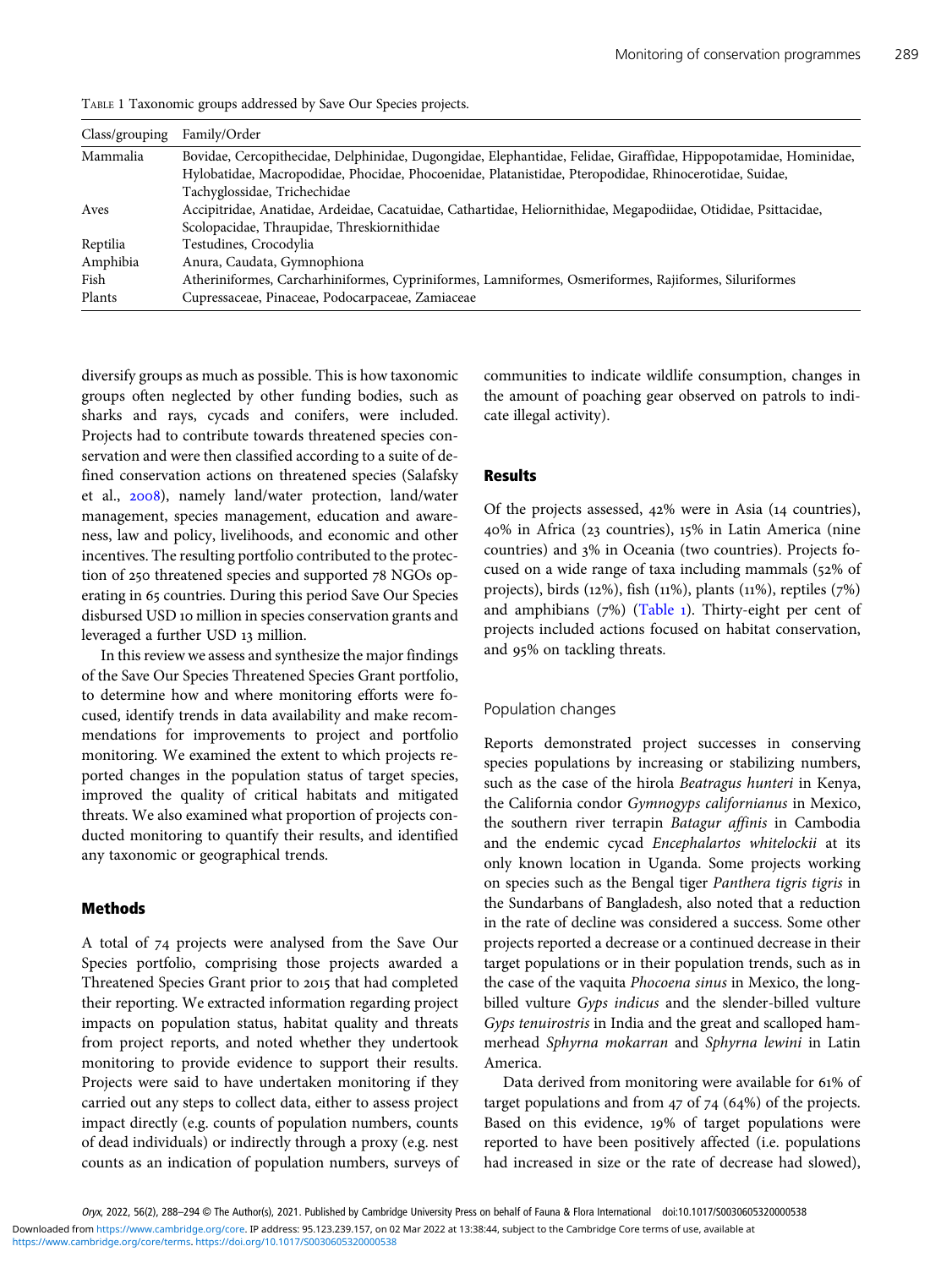

FIG. 1 The per cent of species populations targeted within (a) each region and (b) each taxonomic group for which some form of monitoring was undertaken to provide evidence of the trends reported. Values for n indicate the total number of populations targeted within that region or taxonomic group.

FIG. 2 The per cent of projects (of those that focused on threats) addressing each type of threat, their reported impact on that threat, and whether monitoring was undertaken to provide data to support their result. Human activities refers to ecotourism and recreation, retaliatory killing/human–wildlife conflict, off-road driving and infrastructure development. Four projects addressed other threats, including powerlines/wind turbines, poisoning, germination barriers and climate change.

18% had remained stable, and the change in 63% was unknown or not specified. Reports suggested the paucity of data was predominantly a result of a lack of monitoring, absence of an initial baseline, the short timeframe of the project, or the fact that influencing population numbers was not an objective of the project (so no resources were allocated to assessing population change). Data were collected for a higher per cent of amphibian and reptile populations than other taxa, and for a higher proportion of Latin American species populations  $(84%)$  than in other regions (Fig. 1). Amphibian, fish and plant projects mostly reported no change in population numbers or that impact was unknown. Plant projects generally focussed on collecting baseline population data.

# Critical habitat

Successes in conserving habitats included projects implemented in the Mount Rungwe and the Livingstone Mountains forests of Tanzania, in the Olifants–Doring and the Breede–Tradouw river systems in the Cape Floristic region of South Africa, and in the Ujung Kulon National Park in Indonesia. Although only 29% of habitatfocused projects ( $8$  of  $28$ ) conducted active monitoring,  $68\%$ claimed some success in improving habitat condition, and % in increasing the total area of habitat available. Half of habitat-focused mammal projects and 40% of bird projects collected data; no evidence was provided for projects focusing on other taxa. A higher per cent of habitat-focused

projects in Asia (56%) provided data than in Africa (21%), and no data were provided in Latin America or Oceania. Sixty-eight per cent of projects reported improved habitat condition from planting trees or removing alien invasive species. Although some quantified the success of their actions (e.g. by assessing seedling survival or regrowth of native species), most did not, and many stated that the timeframe was too short to demonstrate results. The remaining % of projects that reported improved habitat condition had created new reserves or strengthened existing protection (e.g. increasing patrols to reduce poaching or enforcing stricter regulations on fishers), but none of these projects determined how this increased protection influenced habitat quality.

# Reducing threats

Successes in reducing threats included reduction in poaching in various protected areas in Africa and Asia, reduction in bycatch of dugongs Dugong dugon, sharks (Sphyrna spp.) and manta rays (Mobula spp.), reduction in predation at the Ishaqbini Hirola Community conservancy in Kenya, and reduction in habitat degradation in the Mpanga catchment in Uganda and in the newly created community conservancies in Gilgit Baltistan in northern Pakistan.

Ninety-five per cent of projects ( $70$  of  $74$ ) aimed to reduce identified threats to target species. Eight main threats were addressed across the portfolio ( $Fig. 2$ ), with poaching and habitat degradation (e.g. from deforestation, agriculture,

Oryx, 2022, 56(2), 288-294 © The Author(s), 2021. Published by Cambridge University Press on behalf of Fauna & Flora International doi:10.1017/S0030605320000538 <https://www.cambridge.org/core/terms>.<https://doi.org/10.1017/S0030605320000538> Downloaded from<https://www.cambridge.org/core>. IP address: 95.123.239.157, on 02 Mar 2022 at 13:38:44, subject to the Cambridge Core terms of use, available at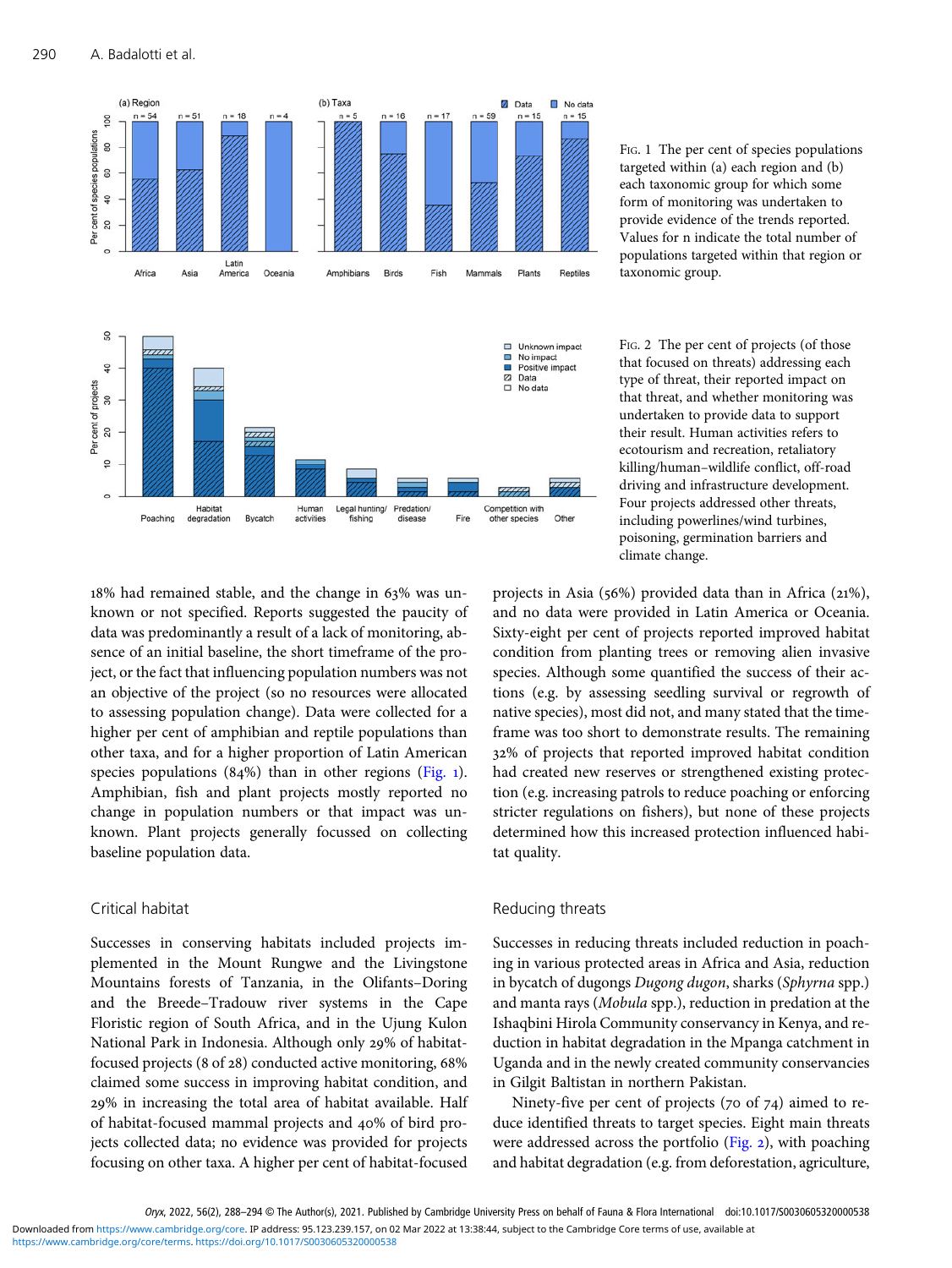erosion or mining) the most common. Seventy-three per cent of the threats addressed were reportedly reduced, the outcome was unknown for 19% (mainly because of lack of monitoring or the inability to collect sufficient data over the project timeframe), and 8% remained unchanged.

Evidence to support threat reduction was collected for % of threats addressed. Most threat monitoring was undertaken for projects targeting mammals and birds and more often for projects in Asia and Africa than in Oceania or Latin America (Fig. 3). Where data were presented to support results, a reduction was measured or assumed for 72% of threats to mammals, 60% of threats to reptiles, 31% of threats to birds, 30% of threats to plants, 29% of threats to amphibians and 22% of threats to fish. Evidence was collected through direct population assessments to determine the impact of the reduced threat on numbers, but more commonly through monitoring the success of the mitigation efforts (e.g. quantifying traffickers arrested, changes in poaching incidences, or bycatch released). Sometimes project reports provided statistics on activities carried out to reduce threats, such as poaching gear confiscated or the amount of safe fishing gear distributed, rather than any actual or proxy measure of a reduction in threat.

### Comparison of data across project types

Monitoring was undertaken for 61% of target populations, 29% of target habitats and 63% of target threats. A total of 14 projects (19%) conducted no monitoring at all. Projects had more success demonstrating reductions in threats (73% of threats addressed were reported to be reduced) and improvements in habitat (68%) than positive population changes  $(19\%)$ . The absence of monitoring in a significant proportion of projects meant many managers lacked the means to quantify whether their objectives had been achieved, and therefore success levels were difficult to determine. Geographical and taxonomic trends for monitoring population numbers were different from the trends for monitoring habitats and threats. Projects conducted in Africa and Asia and projects focusing on mammals and birds undertook the highest levels of monitoring for habitat changes and threat reduction. However, to quantify impact on population numbers, Central and South American projects and projects focusing on amphibians and reptiles undertook the most monitoring.

#### **Discussion**

Most projects supported by Save Our Species produced at least some evidence of tangible results in conserving populations of threatened species, improving their habitats and reducing threats, confirming previous evidence that targeted conservation interventions can improve species recovery (e.g. Schipper et al., 2008; Hoffmann et al., 2010). However, data to justify reported results were often limited. Populations were generally monitored less than threats or habitats across the project portfolio, reflecting broader trends for projects to report more on responses and outcomes than on impacts (Stephenson et al., 2015a; Stephenson & Ellis, 2017).

However, monitoring across the portfolio was less extensive than expected, reflecting trends elsewhere for inadequate monitoring and data collection in conservation projects (Stem et al., 2005; Gibbons et al., 2011; Schmeller et al., 2017; Stephenson et al., 2017a, [in press\)](#page-6-0). Weak monitoring and knowledge sharing reduces potential for projects to scale-up efforts (Murcia et al., 2016), and can be expected to reduce the value of a project in convincing and inspiring donors, policy makers and other stakeholders of the value of conservation. Conversely, there is some evidence that policy recognition of a species, in the form of species recovery plans, may lead to higher quality monitoring (Scheele et al., 2019).

Removing threats to species is likely to improve population status (Crees et al.,  $2016$ ) but more effort needs to be made in monitoring and mitigating threats to quantify the real impact on target populations. In future, data on actions (such as poaching gear confiscated or the amount of safe fishing gear distributed) needs to be accompanied by information on concrete outcomes, such as changes in the number of poaching incidences or the number of animals killed or released alive from bycatch. Measuring the impact of conservation interventions also ideally requires counterfactuals to assess what might have happened had action not been taken (e.g. Hoffmann et al., 2015; Akçakaya et al., 2018;

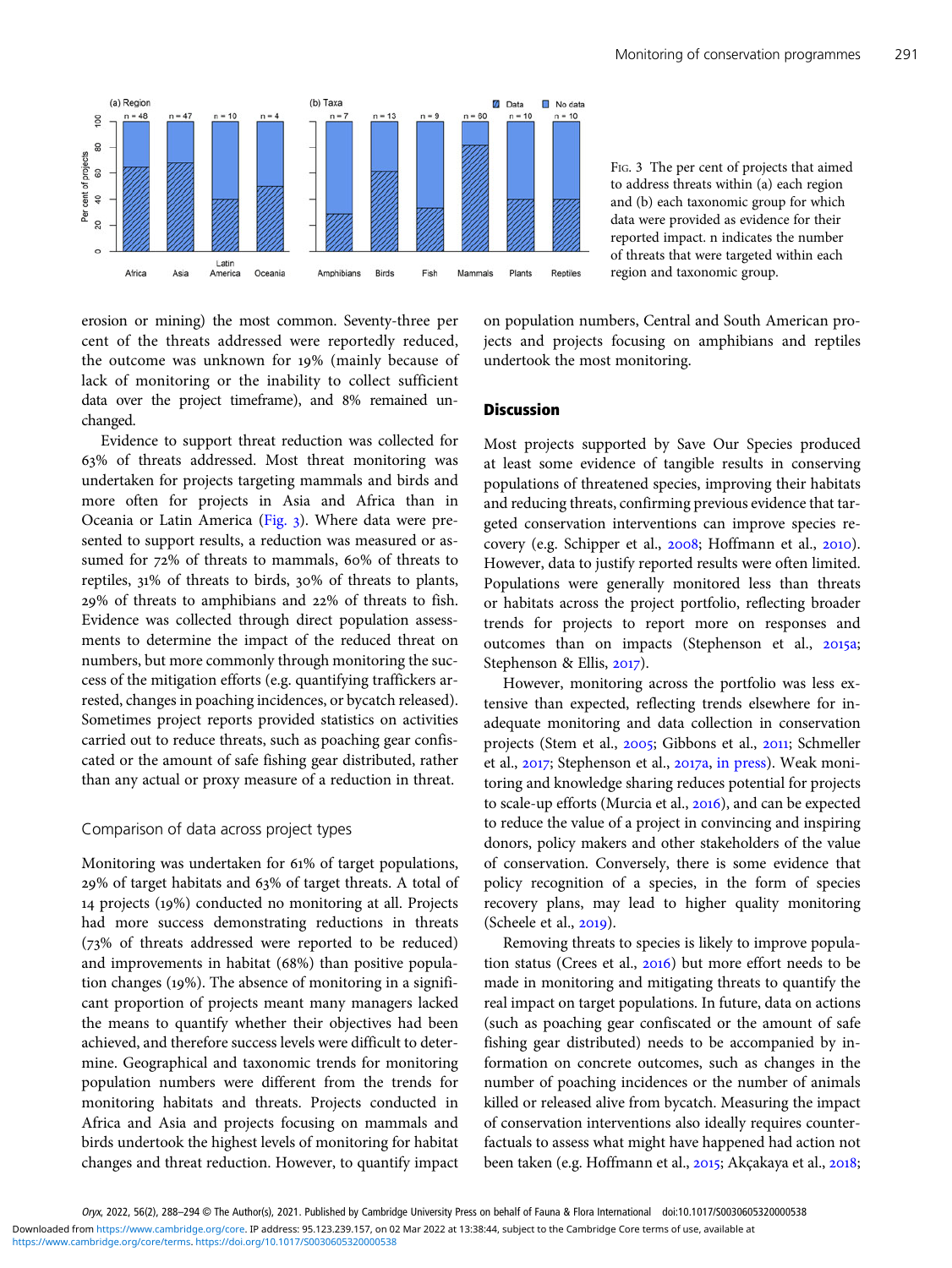Stephenson, 2019). Therefore, grantees could be encouraged to compare results in their project with neighbouring populations of the target species to compare status and threats.

In projects funded by Save Our Species there were more data for amphibian and reptile populations than for birds and mammals, in contrast to two global databases, the Living Planet Index and the Global Biodiversity Information Facility (McRae et al.,  $2017$ ; Troudet et al.,  $2017$ ), and a country-wide assessment (Scheele et al., 2019). The reason for this discrepancy could be that in the Save Our Species portfolio more of the mammal and bird projects focused on habitat conservation or threats and thus data on habitats or threats, rather than on populations, were the focus of the limited monitoring efforts. In addition, projects focused on Critically Endangered amphibians and reptiles for which the small or range-restricted population is well known.

Although tropical countries are known to have fewer data on biodiversity than temperate countries (e.g. McRae et al., ), there are few direct comparisons between continents. An analysis of the Global Biodiversity Information Facility database suggested the biggest gaps in digitally accessible information on terrestrial vertebrates are in Asia (48% of grid cells with no data), followed by Africa  $(35%)$  and South America ( $21\%$ ) (Meyer et al.,  $2015$ ). Asia is also slightly weaker than South America on biodiversity research outputs (measured by publications), with Africa being stronger (Velasco et al., 2015), but this assessment simply underlines the general trend for more capacity for data collection and use in Europe and North America. A more detailed analysis of gaps in monitoring data and capacity is required (Stephenson, 2018).

The reasons why some Save Our Species projects were weaker on monitoring and data use was often not apparent from the reports. This generally appears to have been because of the lack of baselines against which to compare project results and the absence of a specific project budget or project actions assigned to monitoring. Other possible explanations include limited project team capacity for monitoring or that monitoring data became available only after Save Our Species funding had ended and therefore data were not communicated to Save Our Species. Although short-term projects may not be able to collect much data, or change may happen after the project ends, in particular for long-lived species, some evidence of progress towards project goals is required if best practices are to be followed. Species conservation programmes could therefore help by allocating a fixed proportion of the budget for monitoring and including, where feasible, resources for post-project monitoring (Stephenson, 2019). In the case of plant species or habitat restoration projects, fixed point photograph techniques could be used to provide a cheap way of monitoring impact. Project portfolios should also move towards longerterm investments in projects with feasible monitoring plans if reductions in threats and improvements in species status are to be expected and measured, as these often take a

number of years to materialize. For example, an internal review of WWF conservation programmes globally demonstrated a period of at least 10 years is usually required to show significant impact (PJS, unpubl. data). However, given budgets are often strained, the most common feasible solution will be for smaller projects to measure only pressures, from which assumptions about impacts on species populations can be made if an appropriate theory of change is in place (Dickson et al., 2017; Stephenson, 2019). Grantees also need support in accessing relevant guidance and training on setting up monitoring plans, using frameworks such as the Open Standards for the Practice of Conservation  $(CMP, 2013)$  and PRISM (Dickson et al., 2017).

Weak individual project monitoring also caused challenges in assessing the impacts and outcomes of the portfolio as a whole, especially as there was no simple mechanism for aggregating results across the portfolio. This was compounded by the fact the portfolio focused on a wide diversity of actions across a wide diversity of taxa and geographical areas, making it hard to assess which strategies worked. The use of common measures or indicators across projects can facilitate aggregation of results and allow projects to demonstrate their contributions to higherlevel goals (e.g. Stephenson & Reidhead, 2018), especially if the pressure–state–response–benefit model is followed to capture results at different levels (Stephenson, 2019). Based on lessons learnt, Save Our Species has recently adopted this approach (A. Nieto, pers. comm., 2020). Other possibilities to increase monitoring at the individual project level should be piloted. Options include the continued collaboration between a donor and a former grantee after the completion of support for an ongoing project to share additional monitoring data at regular intervals. Building capacity amongst grantees for effective monitoring and, where appropriate, using projects to establish suitable citizen science monitoring schemes, may also help ensure long-term data collection (Stephenson et al., [in press\)](#page-6-0).

Conservation projects need to share lessons on what does and does not work (Stephenson et al., 2015b) and this sharing should include both donors and practitioners. Our assessment of the Save Our Species programme demonstrates the challenges of monitoring the results of a large portfolio of diverse, short-term conservation projects, tackling multiple threats to multiple taxa. In particular, supporting diverse taxa of plants and animals created challenges in identifying common indicators. The second phase of Save Our Species, from 2017, received longer-term funding and is more taxonomically and geographically focused, with initiatives on lemurs, African carnivores and gibbons, offering the opportunity for more harmonized monitoring frameworks across the project portfolio. Concrete actions to be considered for developing a robust monitoring framework for such portfolios in future include: ensuring projects set appropriate indicators for the scale and focus of their project, including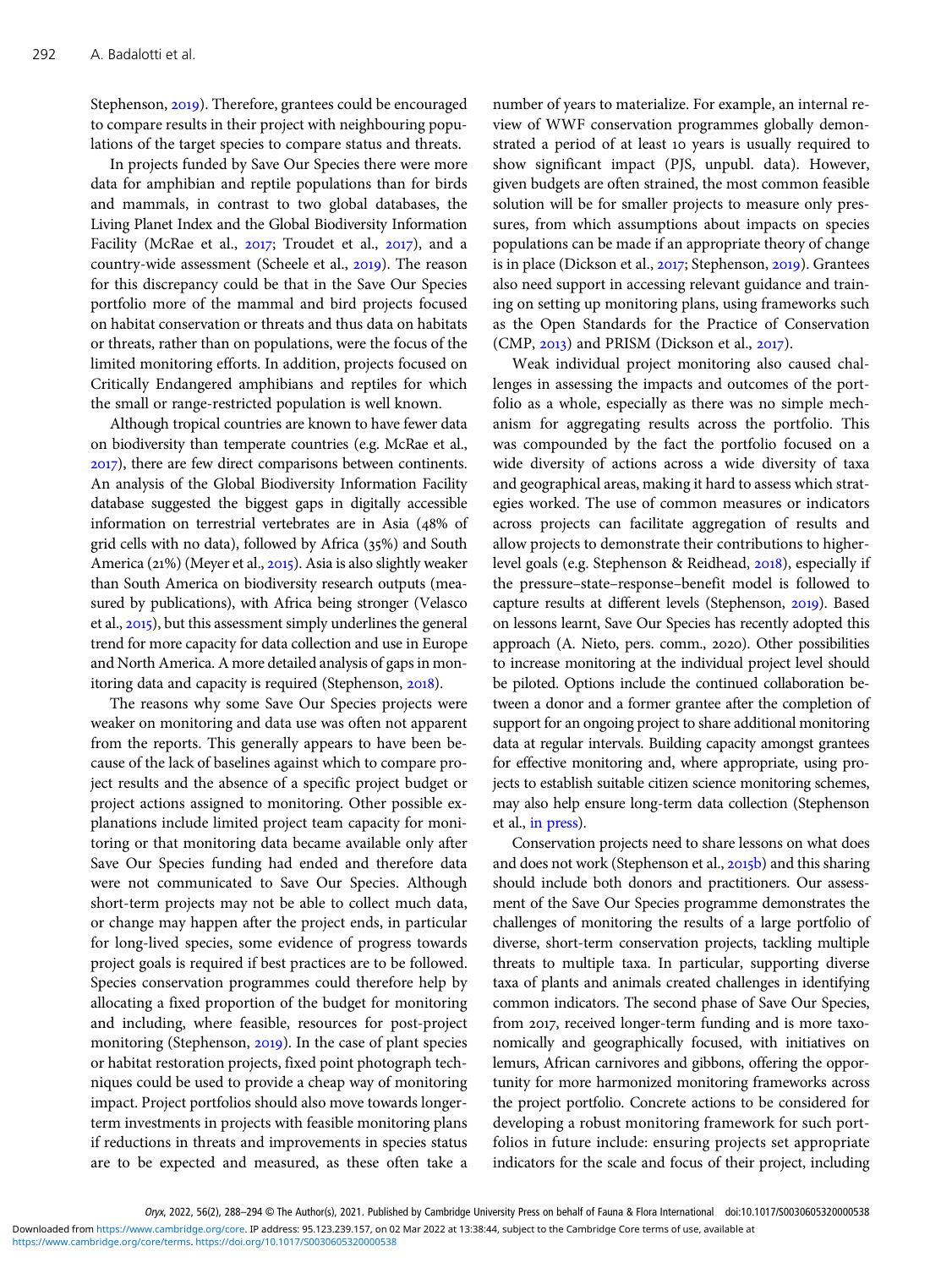<span id="page-5-0"></span>struction and maintenance of a central project database on a platform that facilitates data analysis and the production of data products such as maps and dashboards (as has been done by several conservation organizations: e.g. Han et al., 2014; Stephenson et al., 2015a); a structured process for ensuring data from projects are shared and, where appropriate, included in key global databases, such as the IUCN Red List, and into relevant national and regional databases.

There is a growing movement to improve resultsbased management of conservation projects (e.g. Ferraro & Pattanayak, 2006; Dicks et al., 2014; Stephenson, 2019), and we urgently need to fill gaps in biodiversity data for tropical countries (Stephenson et al., 2017b). If we do not invest more effort in monitoring, we will continue to have a limited understanding of the difference our work makes to biodiversity. If, however, more conservation projects and their donors allocate an adequate proportion of their resources to monitoring, we would be able to demonstrate more clearly which strategies work well and which not so well, and adapt or replicate actions accordingly. Improved monitoring of threatened species, their habitats and threats will therefore ultimately lead to improved conservation impact.

Acknowledgements We thank Save Our Species grant recipients who submitted reports; colleagues in IUCN for their support; and Tom Brooks who hosted PJS and LvG at IUCN. The Save Our Species programme received funding from several donors but this research received no specific grant from any funding agency, commercial or not-for-profit sectors.

Author contributions Programme implementation: AB, J-CV; conception and design of review: AB, PJS; data collation: AB, LvG; data analysis: LvG; writing: AB, PJS, with input from all authors.

**Conflicts of interest** All four authors have worked at or with IUCN and two have worked on the Save Our Species initiative. AB worked for IUCN during January 2011–May 2020 and was Save Our Species Coordinator during January 2011–December 2017. LvG was an intern with the IUCN Species Survival Commission Species Monitoring Specialist Group during May–June 2017. J-CV worked for IUCN during January 2000–December 2017 and was Save Our Species Director during October 2010–December 2017. PJS worked for the IUCN Science and Knowledge Unit during January 2017–January 2018. The authors have endeavoured to demonstrate the weaknesses and failings in Save Our Species monitoring as well as the successes, and hope by sharing their experiences other such programmes will learn relevant lessons.

**Ethical standards** This research abided by the Oryx guidelines on ethical standards.

# References

AKÇAKAYA, H.R., BENNETT, E.L., BROOKS, T.M., GRACE, M.K., HEATH, A., HEDGES, S. et al. (2018) Quantifying species recovery and conservation success to develop an IUCN Green List of species. Conservation Biology, 32, 1128-1138.

- CMP (CONSERVATION MEASURES PARTNERSHIP) (2013) Open Standards for the Practice of Conservation, Version 3. Conservation Measures Partnership, Bethesda, USA.
- CREES , J.J., COLLINS, A.C., STEPHENSON, P.J., MEREDITH, H.M.R., YOUNG, R.P., HOWE, C. et al. (2016) A comparative approach to assess drivers of success in mammalian conservation recovery programs. Conservation Biology, 30, 694-705.
- DÍAZ, S., SETTELE, J., BRONDÍZIO, E., NGO, H.T., GUÈZE, M., AGARD, J. et al. (2019) Summary for Policymakers of the Global Assessment Report on Biodiversity and Ecosystem Services. IPBES, Bonn, Germany.
- DICKS, L.V., WALSH, J.C. & SUTHERLAND, W.J. (2014) Organising evidence for environmental management decisions: a '4S' hierarchy. Trends in Ecology and Evolution, 29, 607-613.
- DICKSON, I.M., BUTCHART, S.H.M., DAUNCEY, V., HUGHES, J., JEFFERSON, R., MERRIMAN, J. et al. (2017) PRISM - Toolkit for Evaluating the Outcomes and Impacts of Small/Medium-Sized Conservation Projects. Version . Cambridge Conservation Initiative, Cambridge, UK.
- FERRARO, P.J. & PATTANAYAK, S.K. (2006) Money for nothing? A call for empirical evaluation of biodiversity conservation investments. PLOS Biology, 4, e105.
- GIBBONS, D.W., WILSON, J.D. & GREEN, R.E. (2011) Using conservation science to solve conservation problems. Journal of Applied Ecology, 48, 505-508.
- HAN, X., SMYTH, R.L., YOUNG, B.E., BROOKS, T.M., DE LOZADA, A.S., BUBB, P. et al. (2014) A biodiversity indicators dashboard: addressing challenges to monitoring progress towards the Aichi biodiversity targets using disaggregated global data. PLOS ONE, 9, e112046.
- HOFFMANN, M., DUCKWORTH, J.W., HOLMES, K., MALLON, D.P., RODRIGUES, A.S. & STUART, S.N. (2015) The difference conservation makes to extinction risk of the world's ungulates. Conservation Biology, 29, 1303-1313.
- HOFFMANN, M., HILTON-TAYLOR, C., ANGULO, A., BÖHM, M., BROOKS, T.M., BUTCHART, S.H.M. et al. (2010) The impact of conservation on the status of the world's vertebrates. Science,  $330, 1503 - 1509$
- IUCN (2020) The IUCN Red List of Threatened Species. Version 2020-1. [iucnredlist.org](http://iucnredlist.org) [accessed 13 May 2020].
- MCCARTHY, D.P., DONALD, P.F., SCHARLEMANN, J.P., BUCHANAN, G.M., BALMFORD, A., GREEN, J.M. et al. (2012) Financial costs of meeting global biodiversity conservation targets: current spending and unmet needs. Science, 338, 946-949.
- MCRAE, L., DEINET, S. & FREEMAN, R. (2017) The diversity-weighted living planet index: controlling for taxonomic bias in a global biodiversity indicator. PLOS ONE, 12, e0169156.
- MEYER, C., KREFT, H., GURALNICK, R. & JETZ, W. (2015) Global priorities for an effective information basis of biodiversity distributions. Nature Communications, 6, 8221.
- MURCIA, C., GUARIGUATA, M.R., ANDRADE, Á., ANDRADE, G.I., ARONSON, J., ESCOBAR, E.M. et al. (2016) Challenges and prospects for scaling-up ecological restoration to meet international commitments: Colombia as a case study. Conservation Letters, 9, 213-220.
- SALAFSKY, N., SALZER, D., STATTERSFIELD, A.J., HILTON-TAYLOR, C., NEUGARTEN, R., BUTCHART, S.H.M. et al. (2008) A standard lexicon for biodiversity conservation: unified classifications of threats and actions. Conservation Biology, 22, 897-911.
- SCHEELE, B.C., LEGGE, S., BLANCHARD, W., GARNETT, S., GEYLE, H., GILLESPIE, G. et al. (2019) Continental-scale assessment reveals inadequate monitoring for threatened vertebrates in a megadiverse country. Biological Conservation, 235, 273-278.